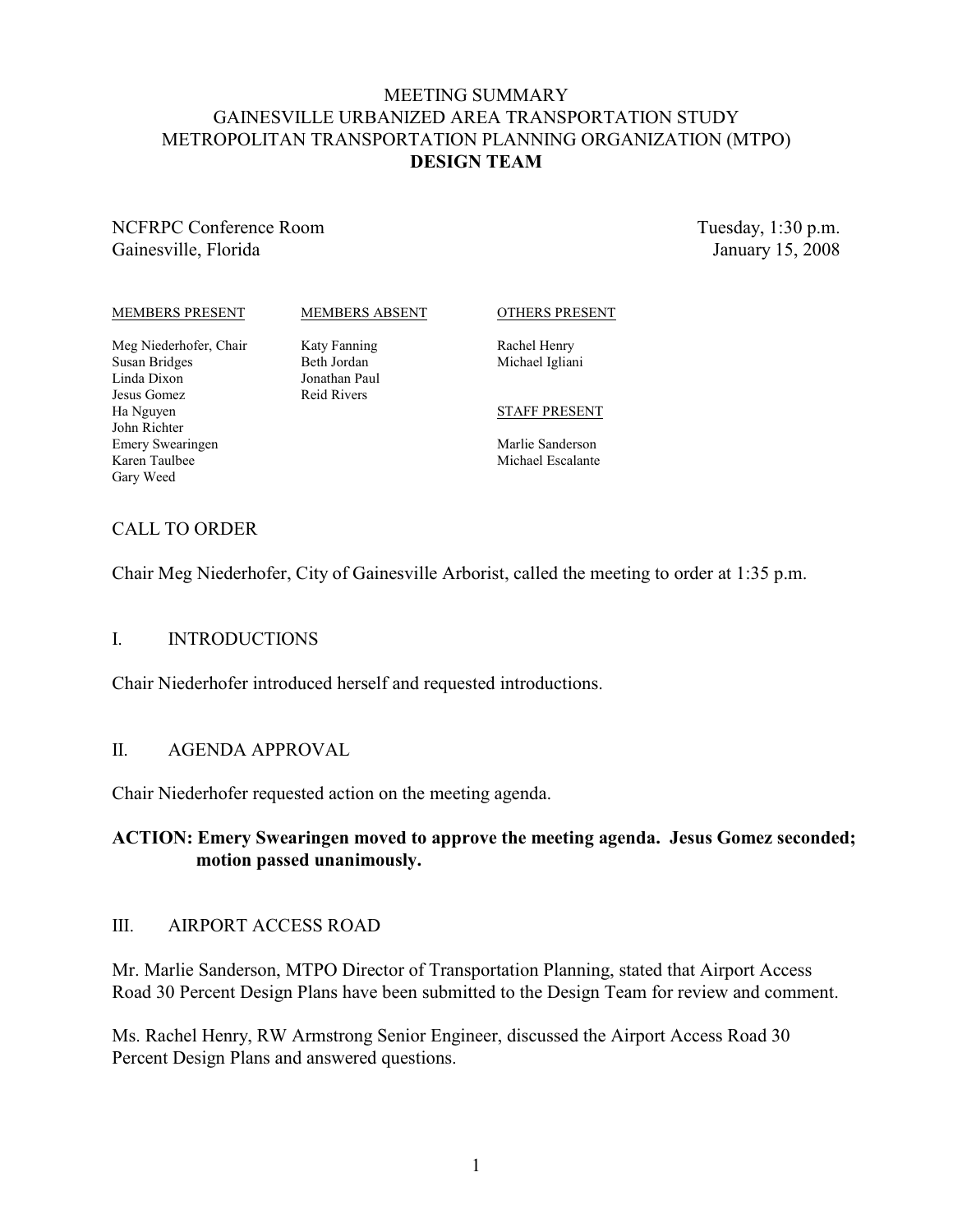### **ACTION: Linda Dixon moved to recommend that the MTPO approve the Gainesville Regional Airport Entrance Road 30 Percent Design Plans with the curb and gutter cross-section changed to 16-foot travel lanes. Emery Swearingen seconded; motion passed unanimously.**

## IV. MTPO URBAN DESIGN POLICY MANUAL- PEDESTRIAN POLICY

Mr. Sanderson stated that the Florida Department of Transportation (FDOT) has informed the City of Gainesville that several State Road resurfacing projects would be done without colorizedtextured crosswalks. He said that FDOT requested maintenance agreements with the City and County. He noted that the MTPO policy is that colorized-textured crosswalks are installed with resurfacing projects.

Ms. Karen Taulbee, FDOT Transportation Specialist, discussed the status of the use of colorized textured crosswalks. She noted that FDOT has lifted its moratorium on the installation of a colorized coating for crosswalks. She said that FDOT is requiring maintenance agreements with local governments for the installation of colorized textured crosswalks on State facilities. She noted that letters were sent to Alachua County and the City of Gainesville regarding these maintenance agreements.

Mr. Emery Swearingen, City of Gainesville Engineer, also discussed the status of the use of colorized textured crosswalks. He noted that the MTPO Pedestrian Policy requires the use of bricks, but did allow for the use of a coating treatment. He said that the City has been evaluating crosswalk treatments. He reported that a brick crosswalk has a 50-year life-span and that the coating has a 2-year life-span. He concluded that in the long run, that the coated crosswalks were more expensive than brick crosswalks to maintain.

Ms. Ha Kurz, Alachua County Design/Contract Manager, noted that the County Staff supported the use of stamped concrete for the crosswalks.

Ms. Linda Dixon, University of Florida Facilities Planning & Construction Assistant Director, requested a status report on the NW  $34<sup>th</sup>$  Street (State Road 121) Resurfacing Project at the January 30<sup>th</sup> Technical Advisory Committee meeting.

Ms. Taulbee said that she would provide the information.

# V. W  $6<sup>TH</sup>$  STREET RAIL-TRAIL

Mr. Sanderson stated that Design Team reviews Enhancement Projects at scoping and 60 percent Design Plans. He said that the Design Team needs to discuss the status of the W 6<sup>th</sup> Street Rail-Trail.

Mr. Swearingen noted that the Florida Office of Greenways and Trails has not yet purchased the right-of-way. He said that the City will sign a lease/use maintenance agreement with the State. He added that the City will bifurcate the project to do design in 2008 and construction in 2009.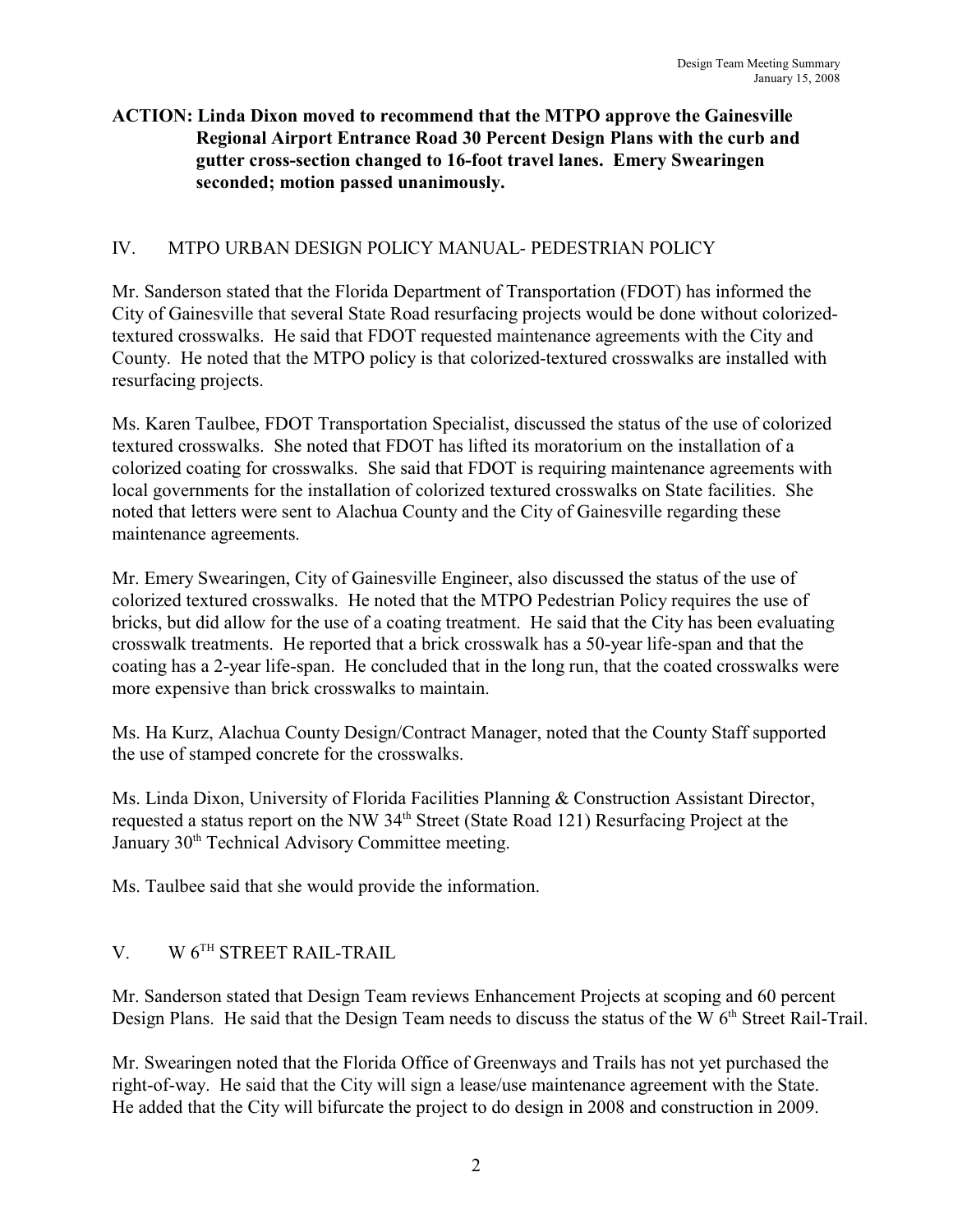He reported that Campus Development Agreement funds would be used in addition to the Enhancement funds.

### VI. DESIGN TEAM VICE-CHAIR

Mr. Sanderson stated that with the resignation of Mr. Dom Nozzi, former City of Gainesville Senior Planner, the Design Team Vice-Chair position was vacant.

Chair Niederhofer asked whether there should also be an election for a new Chair.

## **It was a consensus of the Design Team to also select a new Design Team Chair.**

**ACTION: Jesus Gomez moved to nominate Emery Swearingen as Design Team Chair and Ha Kurz as Design Team Vice-Chair. Linda Dixon seconded.**

**ACTION: John Richter moved to close nominations; Linda Dixon seconded; motion passed unanimously.**

## **ACTION: Jesus Gomez moved to select Emery Swearingen as Design Team Chair and Ha Kurz as Design Team Vice-Chair. Linda Dixon seconded; motion passed unanimously.**

## VII. DESIGN TEAM CHAIR REPORT

Mr. Sanderson stated that Chair Niederhofer requested an opportunity to discuss several topics with the Design Team.

Chair Niederhofer discussed her concerns regarding the status of the FDOT Main Street Resurfacing Project, Depot Avenue Reconstruction Project and the Waldo Road median openings associated with the SuperWalMart.

Ms. Taulbee noted that the Main Street 60 Percent Design Plans are due on January  $30<sup>th</sup>$ .

Mr. Swearingen said he would ask the Community Redevelopment Agency about funding part of the Main Street Resurfacing project not funded by FDOT. Regarding Waldo Road modifications, he said he would inquire what went through the development review process. He added that the Depot Avene Reconstruction Project would be reviewed by the Design Team. He noted that FDOT is the owner of the Depot Avenue Rail/Trail and that Gainesville Regional Utilities negotiated utility impacts to the trail.